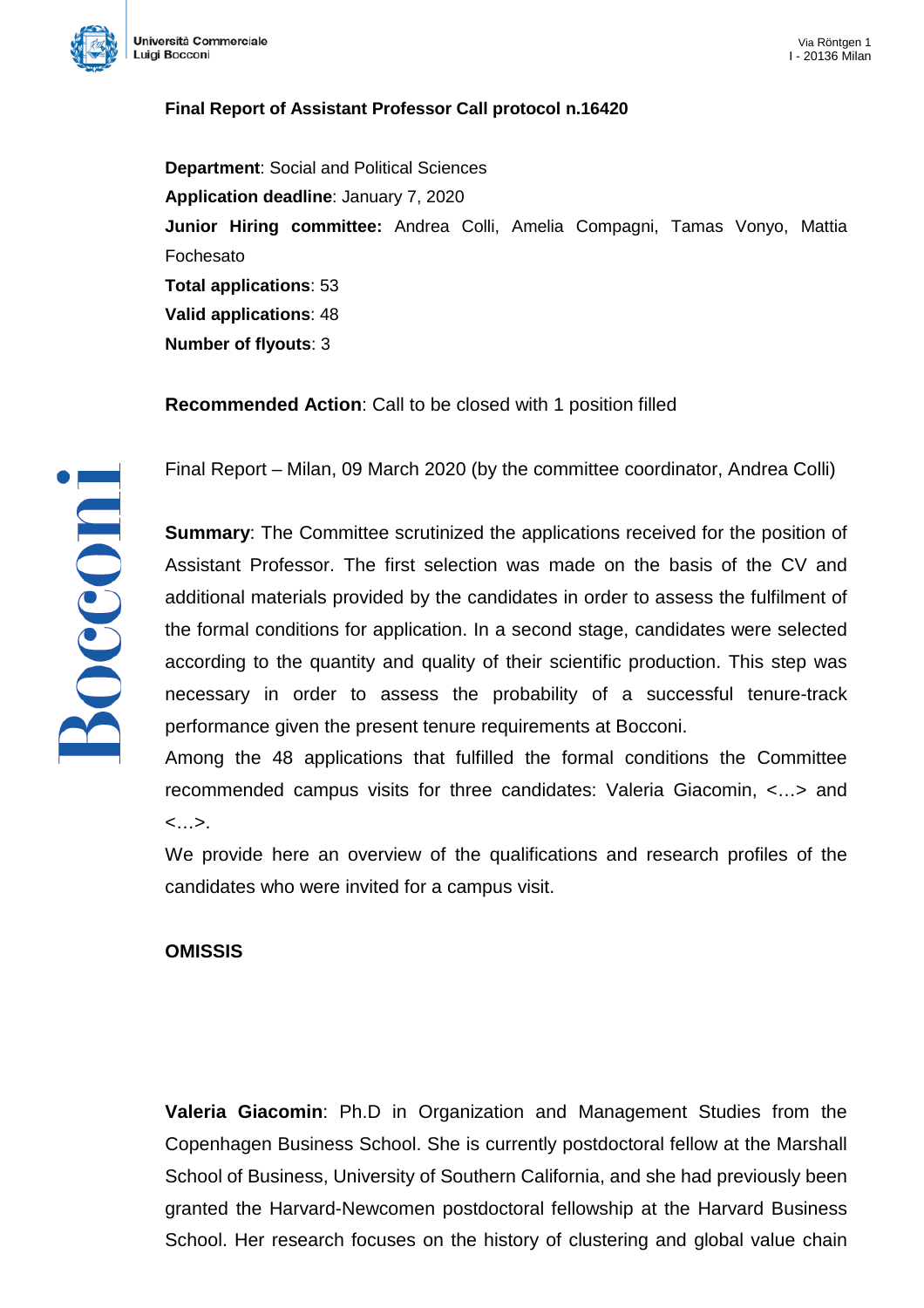with a focus on Southeast Asia. The Committee unanimously recommended a campus visit.

## **OMISSIS**

After a thorough discussion, based on the evaluations of the performance of the different candidates during the campus visit, on their fit with the department and with the object of the call, the Committee unanimously agreed to make an offer to Valeria Giacomin, who accepted.

Sincerely,

Andrea Colli (Head of Department Hiring Committee)